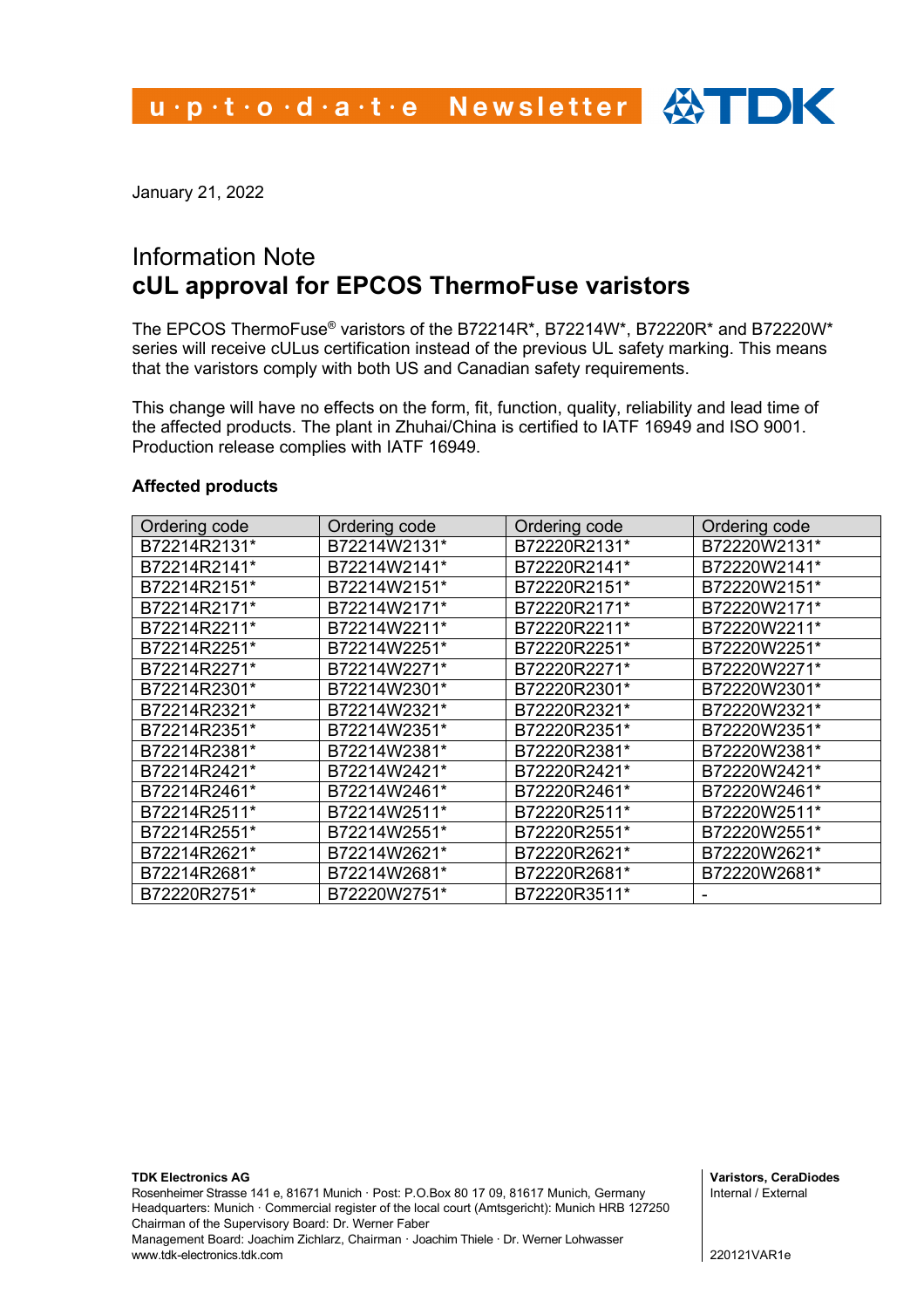# u.p.t.o.d.a.t.e Newsletter <>>>

January 21, 2022

### **Change of marking**



Scheduled date of change: May 2, 2022 Estimated date of first deliveries: May 2, 2022

**Enclosure** IN (ID No. PPD 030 /T126)

**Contact** Anthony Yu, PPD VAR PM, Zhuhai

**Customers are asked to address inquiries directly to their sales contacts.**